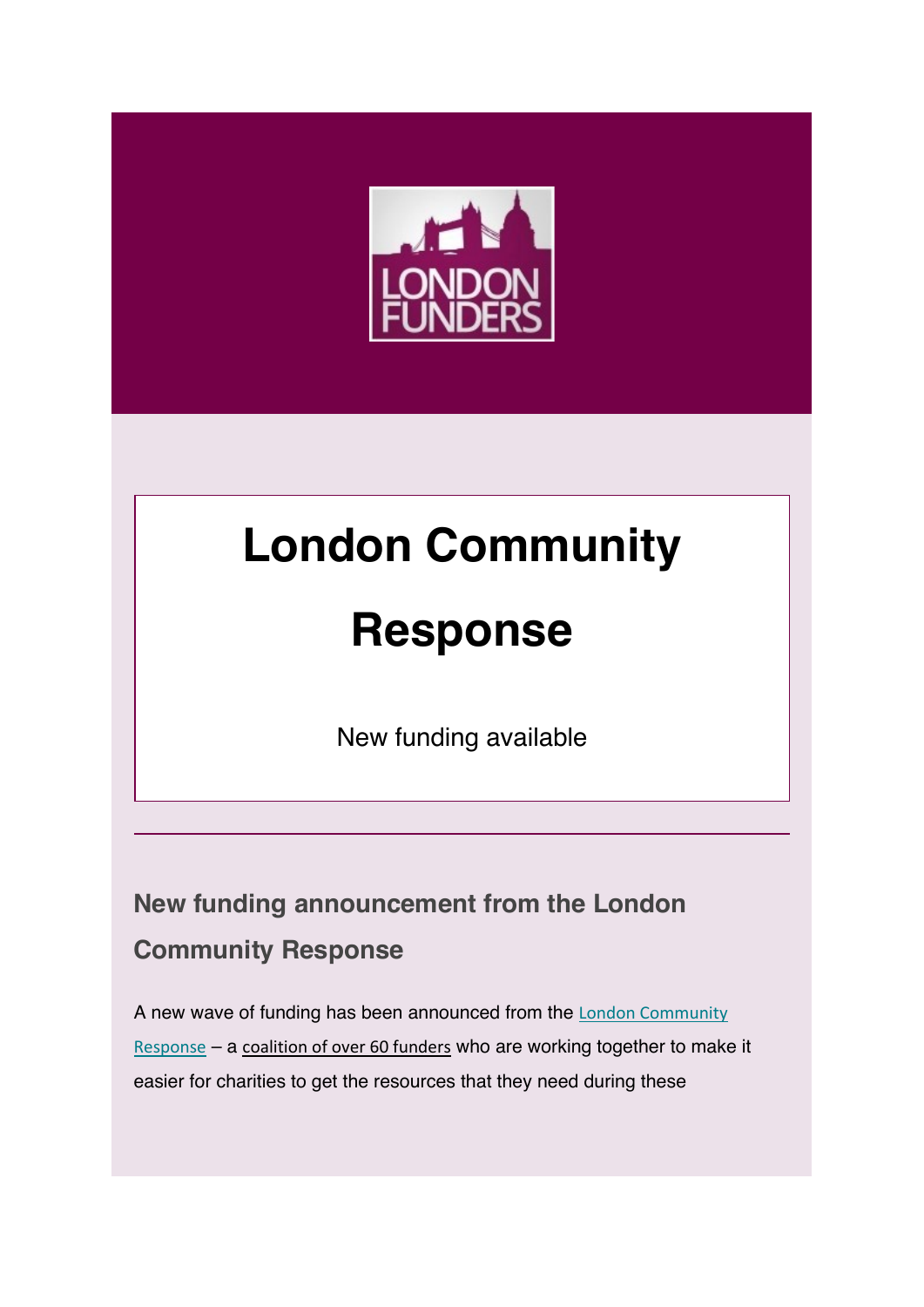unprecedented times. So far over £20m has been distributed to civil society organisations across all 33 London boroughs.

## **What funding is available now?**

Whatever priority area you are applying for funding for, you can apply for either a small or a large grant:

- Small grants of up to £10,000, using a simple application form, with decisions typically made within two to three weeks of you making an application; or
- Large grants of up to £50,000, involving a longer application form, with decisions typically made within six to eight weeks of you making an application. In some circumstances we may consider grants above £50,000 but there must be a strong rationale in your application for this.

We expect these grants to cover up to six months of your costs for the work you are seeking funding for (from the time the grant is awarded), though it can be for a shorter period (e.g. activities over the summer). Where possible we will offer unrestricted grants, though this is more likely if you are applying for a small grant.

We have three strands to the current funding programme – crisis, enable and adapt. We will assess your application against the priority issues listed on the website. In summary, the strands are:

• Crisis - We know that the crisis won't be over at the same time and in the same way for everyone – we will continue to offer funding to provide food, essentials and support through crisis.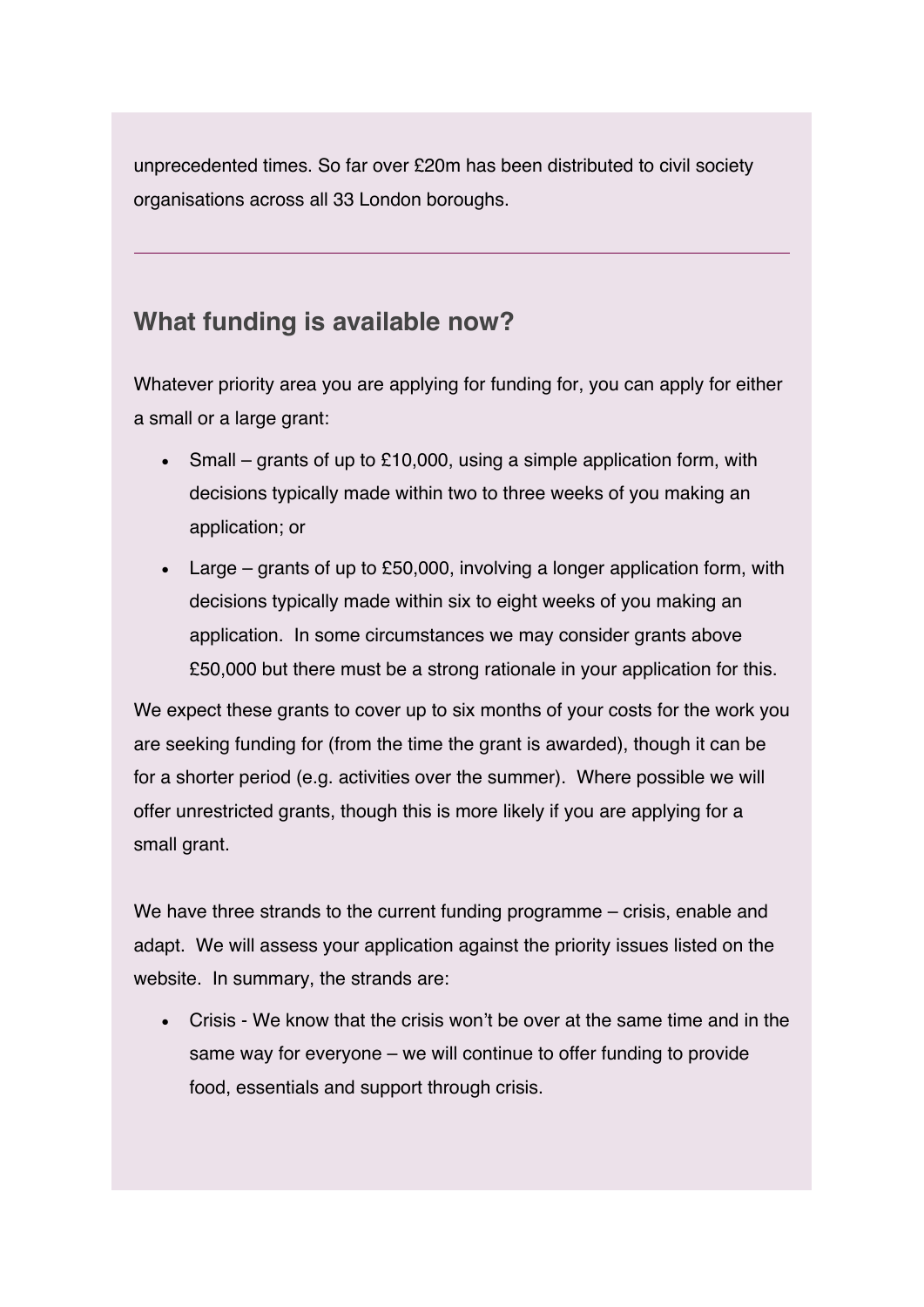- Enable We know that many people will be navigating changes to their lives – we will fund work that helps to prevent difficulties escalating, and that enables people to emerge from crisis.
- Adapt We know that civil society organisations have faced significant challenges during the crisis – we will fund work that helps groups to restart, adapt or collaborate for the future.

More information and a full list of eligible organisations can be found on the London Community Response guidance page.

### **Funding priorities**

Through all the funding programmes available we will give particular priority to supporting:

- Equity and inclusion organisations led by and for marginalised communities and those most affected by the covid-19 crisis (particularly Black, Asian and Minority Ethnic (BAME); Deaf and Disabled; Lesbian, Gay, Bisexual and Transgender (LGBT+); and/or women's-led groups);
- Strong connections groups who reach and connect with people at high risk of negative impacts from Covid-19 (in terms of health outcomes, as well as social and economic issues);
- Smaller organisations typically those with a turnover of up to  $£1m a$ year (though we welcome applications from grassroots and much smaller groups too).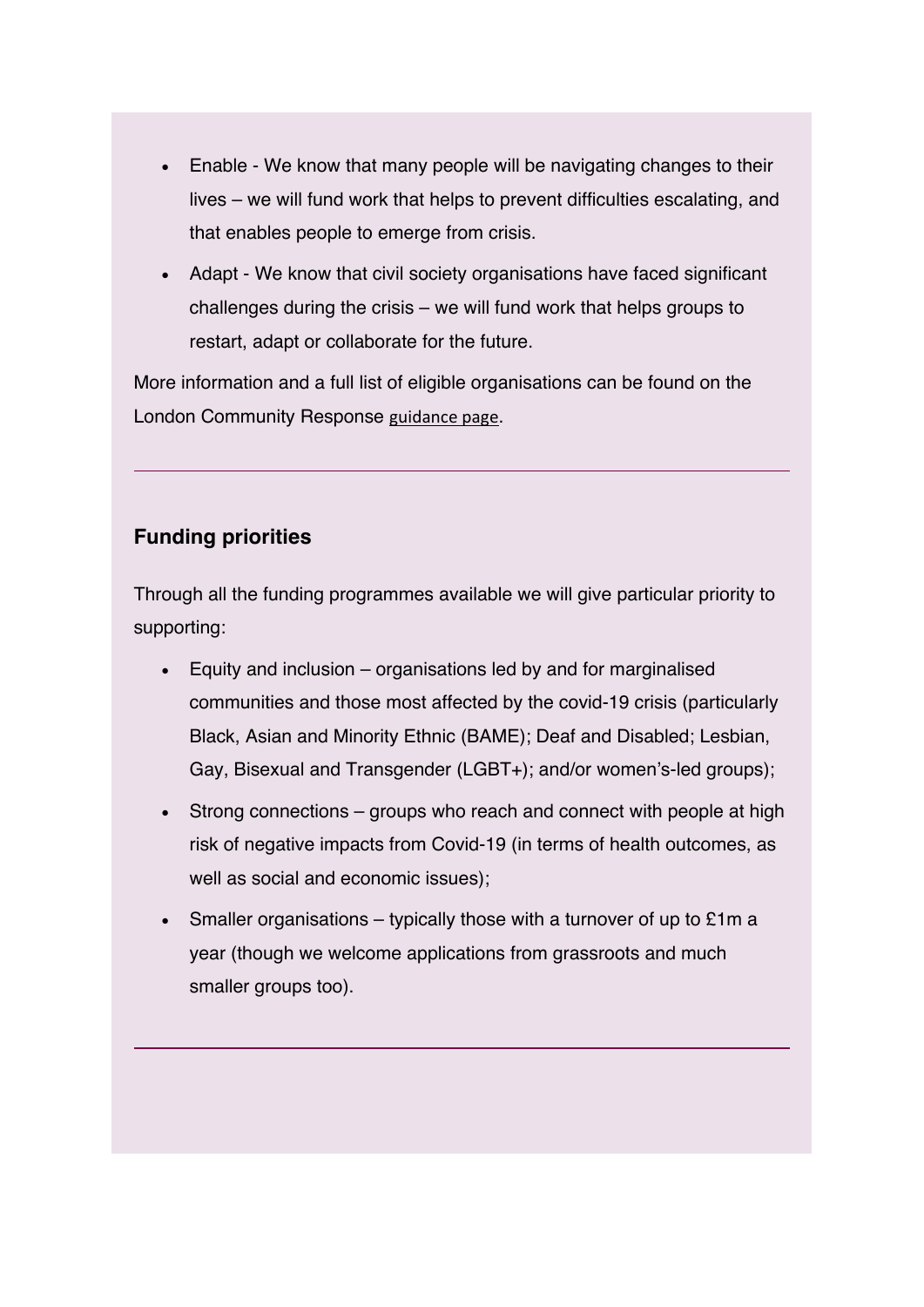#### **What we are looking to fund?**

We welcome applications from all parts of civil society, though our analysis highlights increased funding needs for groups working on: advice; arts and culture; children and young people; domestic abuse and Violence Against Women and Girls (VAWG); equity and inclusion; food; homelessness; infrastructure (civil society support); mental health and wellbeing; people at risk; and refugees and migrants. You will be asked on the application form to indicate if you work is linked to one of these areas.

We have collated evidence and insight on the needs of communities, which is available in our resource hub, and are keen to ensure that funding supports people who are at risk of negative impacts from covid-19 – including BAME, LGBT, and Deaf and Disabled people and communities, women, people on low incomes and people living in more deprived areas.

Funding can be used for:

- People staffing and volunteer costs associated with delivering the work you are applying for;
- Support supervision and support for your team, including wellbeing and specialist support;
- Equipment any equipment you need to deliver this work that is not already in your budget;
- Resources any new software or training needed for your team to do their work;
- Services meeting the needs of the people you work for, including food and essentials, translation or interpreting services, or deep cleaning of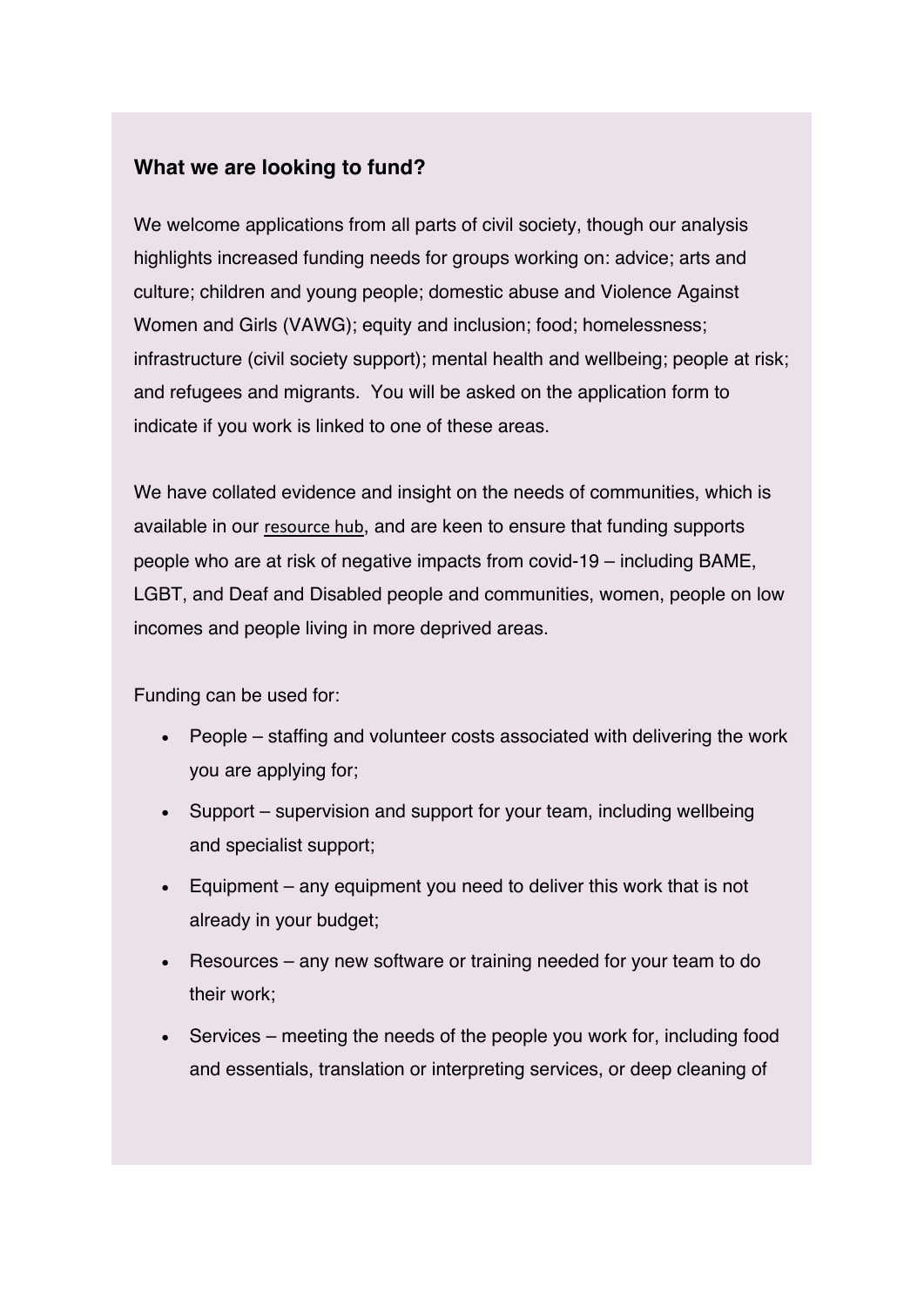accommodation (a small number of funders can also cover the costs of vouchers given to people to buy these items directly);

- Overheads direct additional costs (e.g. for home working), together with a proportionate contribution to your organisational costs (including your governance costs);
- Partnership staff time, professional fees, or support needed to enable collaboration; and
- Development contributions to capacity building, infrastructure and organisational development.

#### **When is the deadline?**

Applications will be considered in the order they are received. We expect to stop taking applications under this wave of funding by the end of July – we will, however, monitor levels of applications and publish any final deadline on this website with at least one week's notice before closing.

#### **Spread the word...**

It was announced in May that the London Community Response awarded funding to Ubele, Council of Somali Organisations, London Gypsy and Travellers, Inclusion London, Women's Resource Centre and Consortium to ensure BAME, Deaf and Disabled, Women's and LGBTQ+ led organisations are reached and supported by the London Community Response.